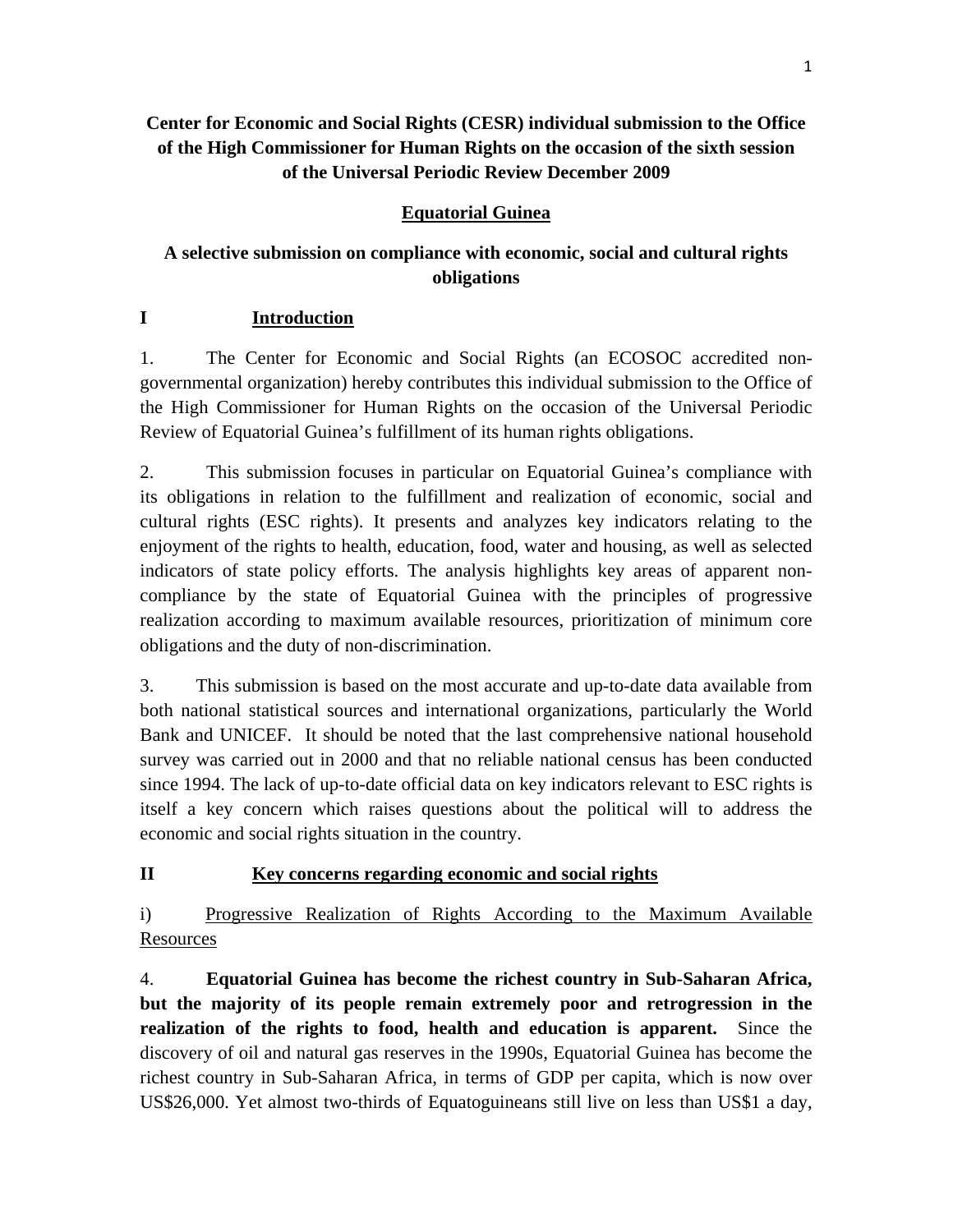insufficient to meet their minimum calorie requirements and basic non-food needs and compromising their right to food.<sup>[1](#page-1-0)</sup> Rather than improving economic and social rights outcomes, the country's increased wealth has instead been accompanied by a retrogression in the realization of the rights to health and to education, especially for the country's children. Child survival is threatened as infant and child survival rates deteriorate. Between 1990 and 2006, the number of infants who survived their first year fell from 897 per 1,000 live births to 876 and the under-5 survival rate fell from 830 to 794<sup>[2](#page-1-1)</sup>. This suggests a retrogression even in the context of rising resources. A retrogression in the realization of the right to education is also evident, with a drop in the proportion of children receiving basic primary education, as primary school enrollment fell from 9[3](#page-1-2).1% in 2001 to 87.1% in 2003.<sup>3</sup>

5. **Low government expenditures indicate a failure to invest the 'maximum of available resources' to realize economic and social rights and to meet core obligations regarding the rights to education and health.** Levels of public expenditure on health and on education are much lower than the average expenditure of countries in Sub-Saharan Africa. In 2004, public expenditure on health made up 7% and on education 4% of total government expenditure, - much lower than the regional average of of 10% and 17% respectively. Despite the constitutional promise of free basic education, government budget allocation to education is well below the regional average and insufficient to ensure universal access to primary education.<sup>[4](#page-1-3)</sup> Equatorial Guinea devotes one of the lowest proportions of total education expenditure on primary education of all countries in Sub-Saharan Africa (only 26.8%, whereas the average for all Sub-Saharan African countries is 46%), despite a rate of less than 60% of pupils finishing primary education.<sup>[5](#page-1-4)</sup> This suggests that the state is not giving priority to the minimum core obligation to ensure that its citizens achieve at least a primary education.

## 6. **The lack of transparency in government revenues and expenditure heightens concerns that corruption is diverting resources away from economic and**

<span id="page-1-0"></span><sup>&</sup>lt;sup>1</sup> World Bank 2008, World Development Indicators, www.worldbank.org; United Nations Development Programme (UNDP) 2007/2008, Statistics of the Human Development Report 2007/2008,

www.hdr.undp.org/en/statistics; and United Nations Development Group (UNDG) 2006, "Balance Común de Pais (Common Country Assessment)", www.undg.org.

<span id="page-1-1"></span><sup>2</sup> World Bank 2008, *op cit.*

<span id="page-1-2"></span><sup>3</sup> World Bank 2008, *op cit.*

<span id="page-1-3"></span><sup>&</sup>lt;sup>4</sup> Tomaševski, Katarina 2006. "The State of the Right to Education Worldwide: Free of Fee 2006 Global Report". [www.katarinatomasevski.com;](http://www.katarinatomasevski.com/) and Commission on Human Rights 2001. "Question of the Violation of Human Rights and Fundamental Freedoms in any Part of the World: Report on the human rights situation in the Republic of Equatorial Guinea submitted by the Special Representative of the Commission, Mr. Gustavo Gallón". E/CN.4/2001/38. [www.ap.ohchr.org/documents](http://www.ap.ohchr.org/documents) 5

<span id="page-1-4"></span> $<sup>5</sup>$  UNESCO 2009. United Nations Educational, Scientific and Cultural Organization. Institute for Statistics,</sup> Data Centre. [www.stats.uis](http://www.stats.uis/).unesco.org.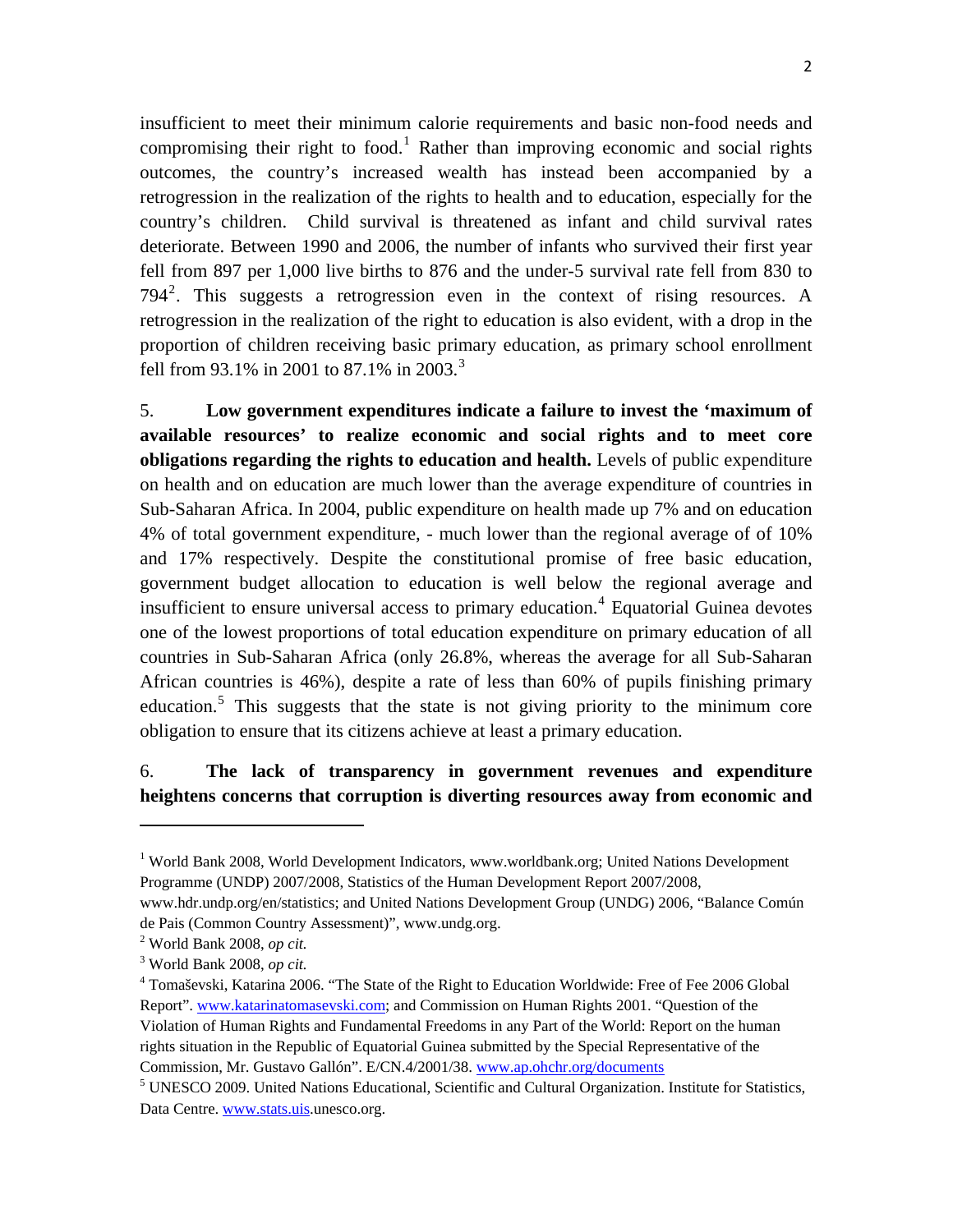**social rights fulfillment.** The distribution of oil wealth is reportedly considered a "state secret."<sup>[6](#page-2-0)</sup> Numerous studies and several corruption investigations outside Equatorial Guinea have documented the alleged misappropriation of billions of dollars in oil and gas revenues by the ruling family with the collusion of foreign companies, including the documented diversion into secret bank accounts of at least \$2.1 billion.<sup>[7](#page-2-1)</sup> There is also a clear lack of transparency in the government budget - according to the Open Budget Initiative of the International Budget Partnership, Equatorial Guinea scored 0 on the 2008 Open Budget Index and is one of the few countries in the world that did not publish its 2008 annual budget after approval by the legislature (along with China, Saudi Arabia and Sudan). $8$ 

### ii) The Right to Health

7. **An apparent retrogression in the realization of the right to health of women and children appears linked to inadequate provision of child and maternal health care services**. Equatorial Guinea now has a higher child mortality rate than four of Sub-Saharan Africa's poorest countries, $9$  with the number of children dying before they reach age five increasing significantly between 1990 and 2006 (from 170 to 206 children out of 1,000 live births). Equatorial Guinea also has the highest infant mortality rate of its region (124 per 1,000 live births) as well as high maternal mortality rates – both of which appear to be related to the lack of reproductive health services. Only 65% of women receive skilled assistance from a qualified health professional when giving birth, even though this assistance is key to ensuring both maternal and infant survival.<sup>[10](#page-2-4)</sup> This raises serious concerns about the government's commitment to make adequate services essential for the health and survival of women and children available and accessible.

8. **Most child deaths are due to diseases that are preventable and treatable, but access to preventive measures or treatment appears woefully inadequate.** Malaria, which is both preventable and treatable, is a leading cause of child death, causing about 38% of infant deaths<sup>[11](#page-2-5)</sup> and 24% of under-5 deaths<sup>[12](#page-2-6)</sup> (compared to an average of 16% in

<span id="page-2-0"></span><sup>&</sup>lt;sup>6</sup> Global Witness 2009. "Undue Diligence: How banks do business with corrupt regimes."

<span id="page-2-1"></span><sup>&</sup>lt;sup>7</sup> US Senate 2004, Permanent Subcommittee on Investigations, Committee on Governmental Affairs. "Money Laundering and Foreign Corruption: Enforcement and Effectiveness of the Patriot Act, Case Study involving Riggs Bank." [http://hsgac.senate.gov/public/\\_files/ACF5F8.pdf](http://hsgac.senate.gov/public/_files/ACF5F8.pdf) <sup>8</sup>

<span id="page-2-2"></span><sup>&</sup>lt;sup>8</sup> Open Budget Index 2008. Equatorial Guinea Country Summary. The Open Budget Initiative is a global research and advocacy program to promote public access to budget information and the adoption of accountable budget systems – see [www.openbudgetindex.org.](http://www.openbudgetindex.org/)

<span id="page-2-3"></span>World Bank 2008, *op cit*

<span id="page-2-4"></span><sup>10</sup> World Bank 2008, *op cit*

<span id="page-2-5"></span><sup>11</sup> UNDG 2006, *op cit*

<span id="page-2-6"></span><sup>12</sup> World Bank 2008, *op cit*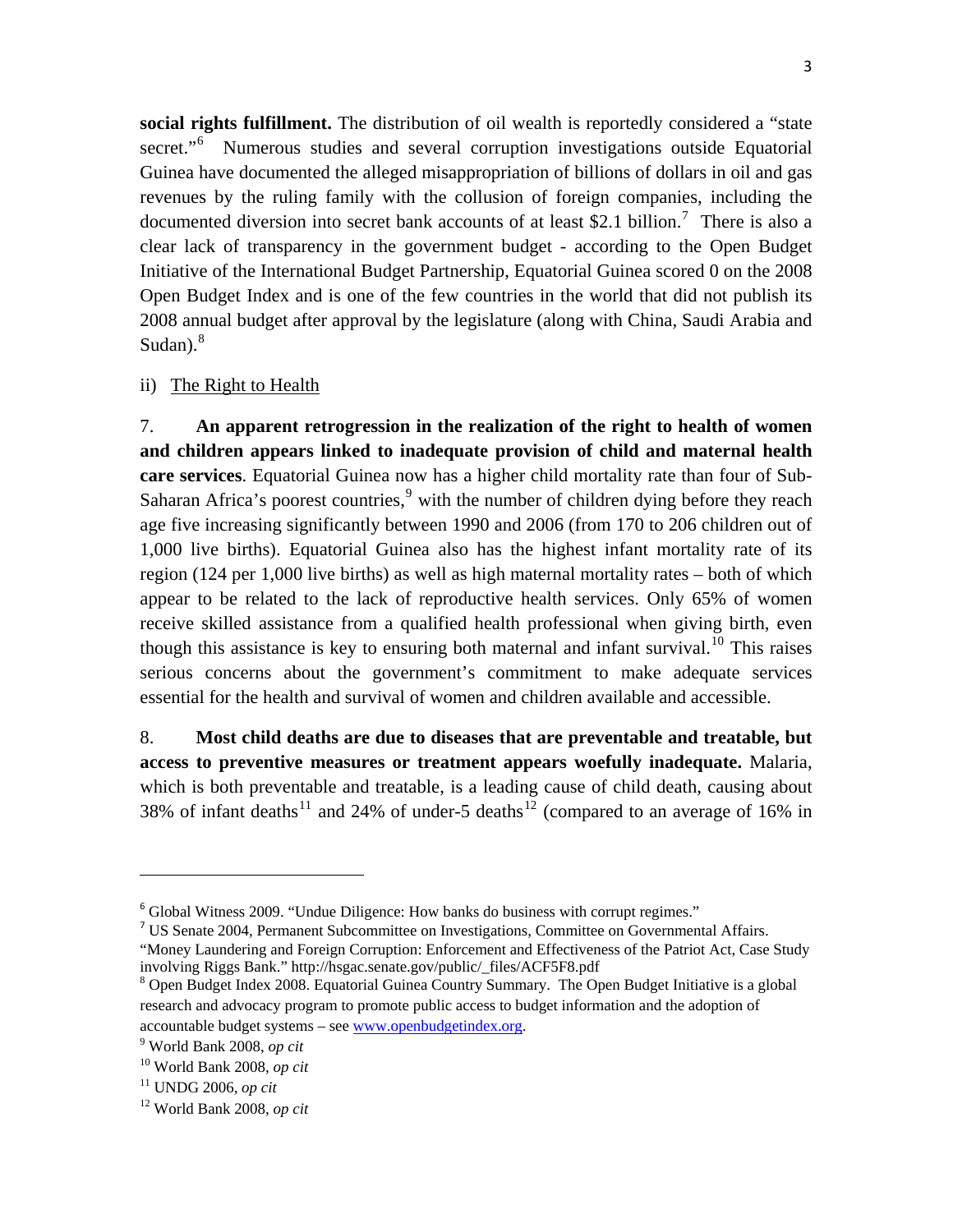Sub-Saharan Africa<sup>[13](#page-3-0)</sup>). About 98% of Equatoguineans live in areas with endemic risk of malaria, but only 1% of children under-5 sleep under insecticide-treated nets, far less than in other countries with similar malaria risk (in comparison Guinea-Bissau's population also lives predominantly in areas with endemic risk, but has an insecticide-treated net coverage of 39%). This suggests inadequate investment in preventive efforts that would contribute to the realization of the right to health of both children and adults. In addition, Equatorial Guinea is one of the few Sub-Saharan African countries that does not recommend preventative treatment for pregnant women (providing regular doses of antimalarial drugs during pregnancy), even though this would significantly reduce malaria risks. $14$ 

### iii) The Right to Education

9. **Less than 60% of EquatoGuineans finish primary school, suggesting that Equatorial Guinea is not meeting its minimum core obligation to ensure a basic level of education for its citizens.** While less than 60% of Equatoguineans finish primary school and more than  $26\%$  of students have to repeat years in primary school.<sup>[15](#page-3-2)</sup> This is one of the highest repetition rates for primary school, much higher than most Sub-Saharan African countries. This may be linked to the fact that the majority of primary school teachers (51.5%) reportedly do not have the necessary teacher training and qualifications, <sup>[16](#page-3-3)</sup> which strongly suggests that Equatorial Guinea's children may be receiving a low-quality education.

10. **Stark gender disparities in education raise questions about whether Equatorial Guinea is taking steps to challenge gender discrimination and ensure equal access to education for women and girls.** At the secondary school level, boys are almost twice as likely to enroll in secondary school as girls, with the ratio of female to male participation in secondary school at  $57\%$ .<sup>[17](#page-3-4)</sup> In addition, there are marked disparities between the different provinces in the number of women who have never attended school in Equatorial Guinea. While only 3% of women in Bioko Norte have never attended school, almost 20% of women in the Centro Sur province have never done so.<sup>[18](#page-3-5)</sup>

<span id="page-3-0"></span><sup>&</sup>lt;sup>13</sup> Countdown 2015

<span id="page-3-1"></span><sup>&</sup>lt;sup>14</sup> WHO/UNICEF 2003. "Africa Malaria Report". [http://www.rbm.who.int/amd2003/amr2003/amr\\_toc.htm](http://www.rbm.who.int/amd2003/amr2003/amr_toc.htm)

<span id="page-3-2"></span><sup>15</sup> World Bank 2008, *op cit*

<span id="page-3-3"></span><sup>16</sup> UNDG 2006, *op cit*

<span id="page-3-4"></span><sup>17</sup> World Bank 2008, *op cit*

<span id="page-3-5"></span><sup>&</sup>lt;sup>18</sup> UNICEF MICS 2000. Multiple Indicator Cluster Surveys, Equatorial Guinea 2000 National Dataset. [www.childinfo.org](http://www.childinfo.org/)